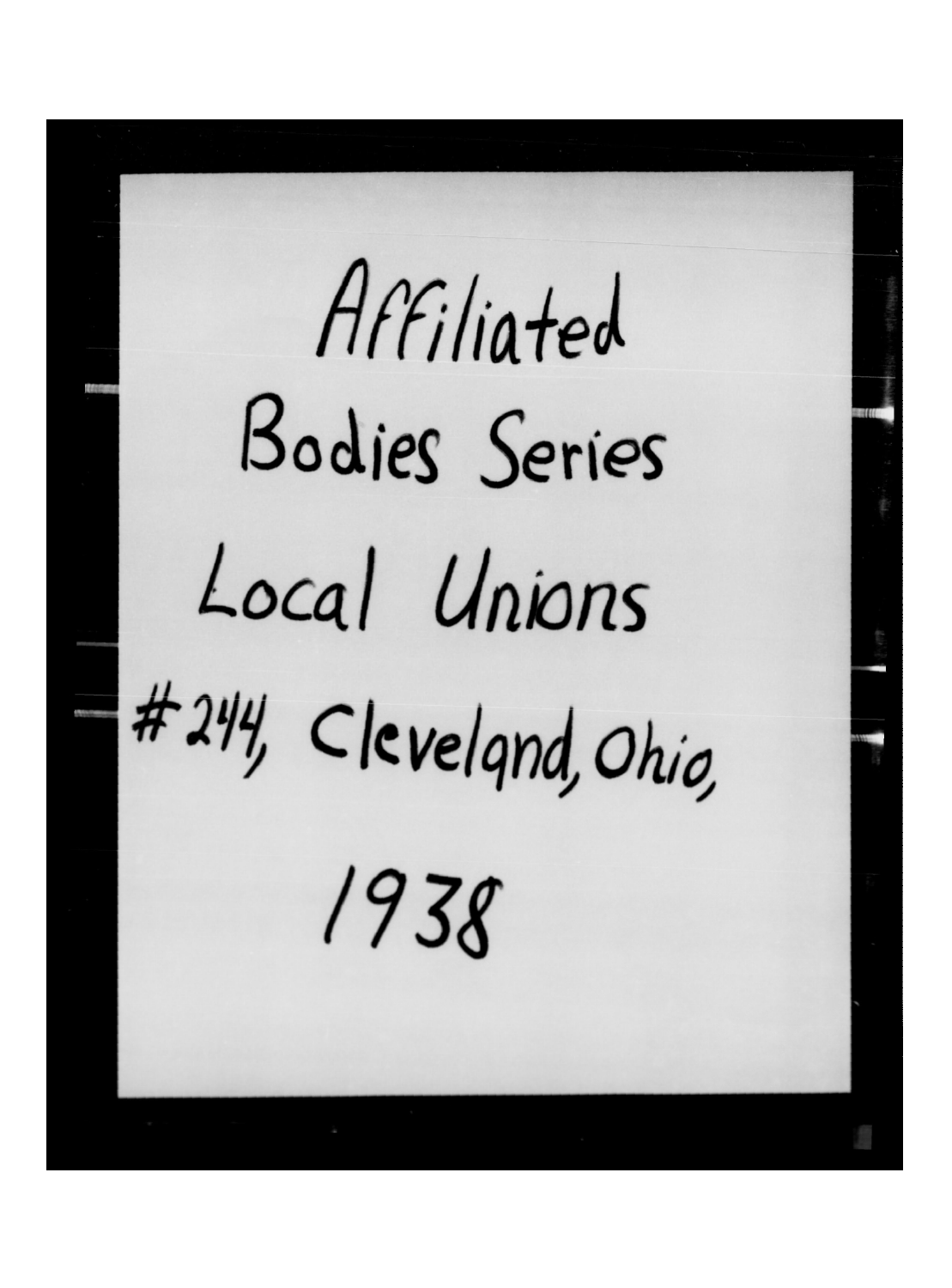

## INTERNATIONAL BROTHERHOD TEANSTERS CRAUTTEURS STABLEMEN & HELPERS OF AMERICA AFFtUATED W!TW THE **AMERICAN FEDERATION OF LABOR**

 $(1, 0)$  25

## INDIANAPOLIS. IND.

November 29, 1938

Mr. Thomas L. Hughes 222 East Michigan Street Indianapolis, Indiana

Dear Sir and Brother:

Enclosed is list of names of members of

Local Union No. 244 on strike, as of Nov-

ember 29, 1938.

I have not included their Social Security

Numbers, but if this is necessary I shall

forward same to you.

Fraternally yours. courtille Edward F . Murphy GENERAL ORGANIZER

**STBAU** 19366 A F L

**HILL**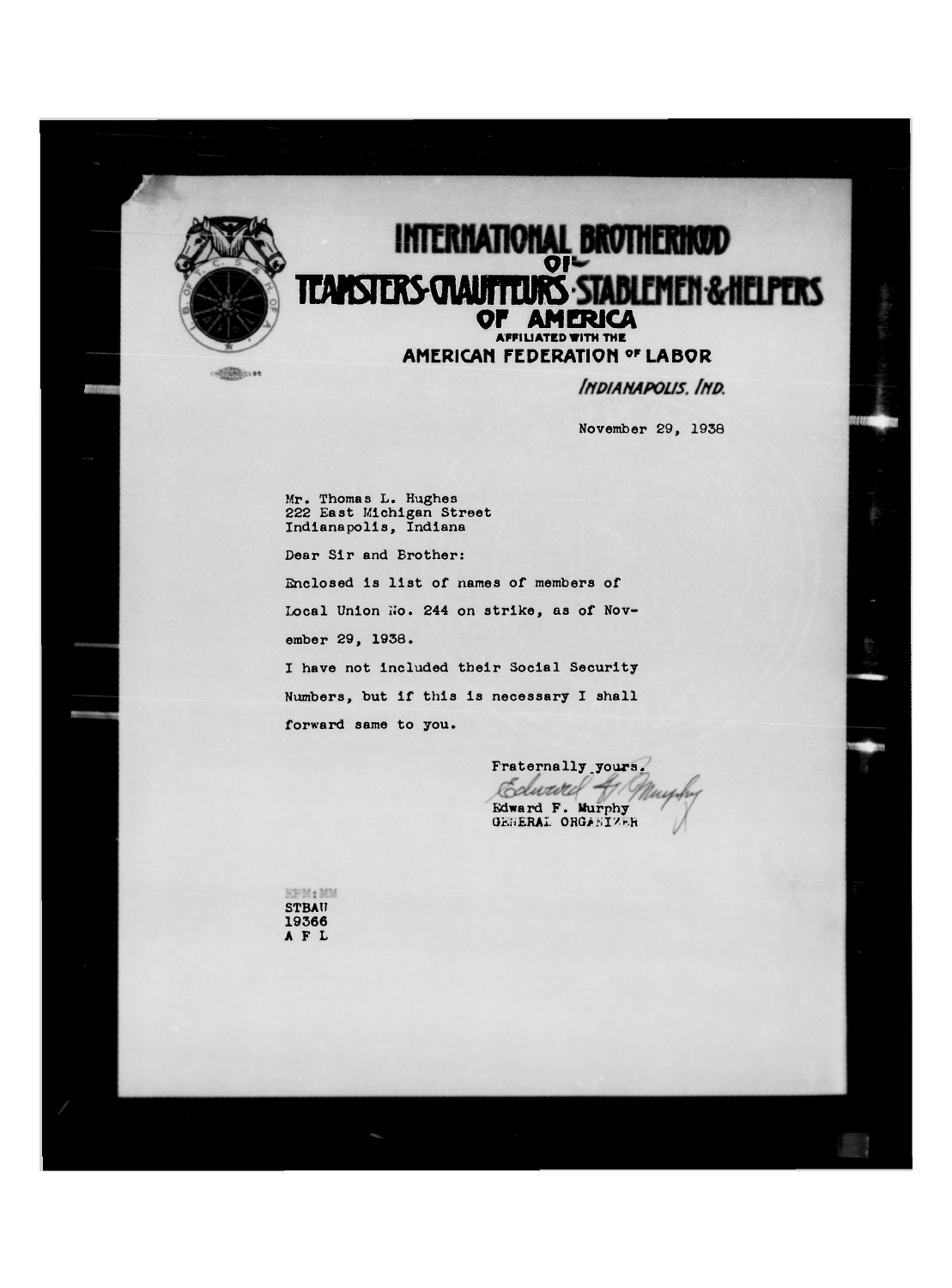## **WINTERS PAPER STOCK COMPANY**

L. Reigelmeyer Joe Spuckler Stove King B. Pagan

线线

**MARGER** 

CLEVELAND WASTE PAPER COMPANY

tite.

F,

Paul Jacobson 'llllan Rynr John Cheok Andy Oulak Frank Mayjar

ALBERT SILBERMAN & COMPANY

Mike Havacar Joe Budinaki Joe Naatal Morris Applebaum John Budlnski

KAPLAN & KAPLAN COMPANY

Vincent Chudzinaki A . Konjuria H . Muatzapitri John Doriguzziok